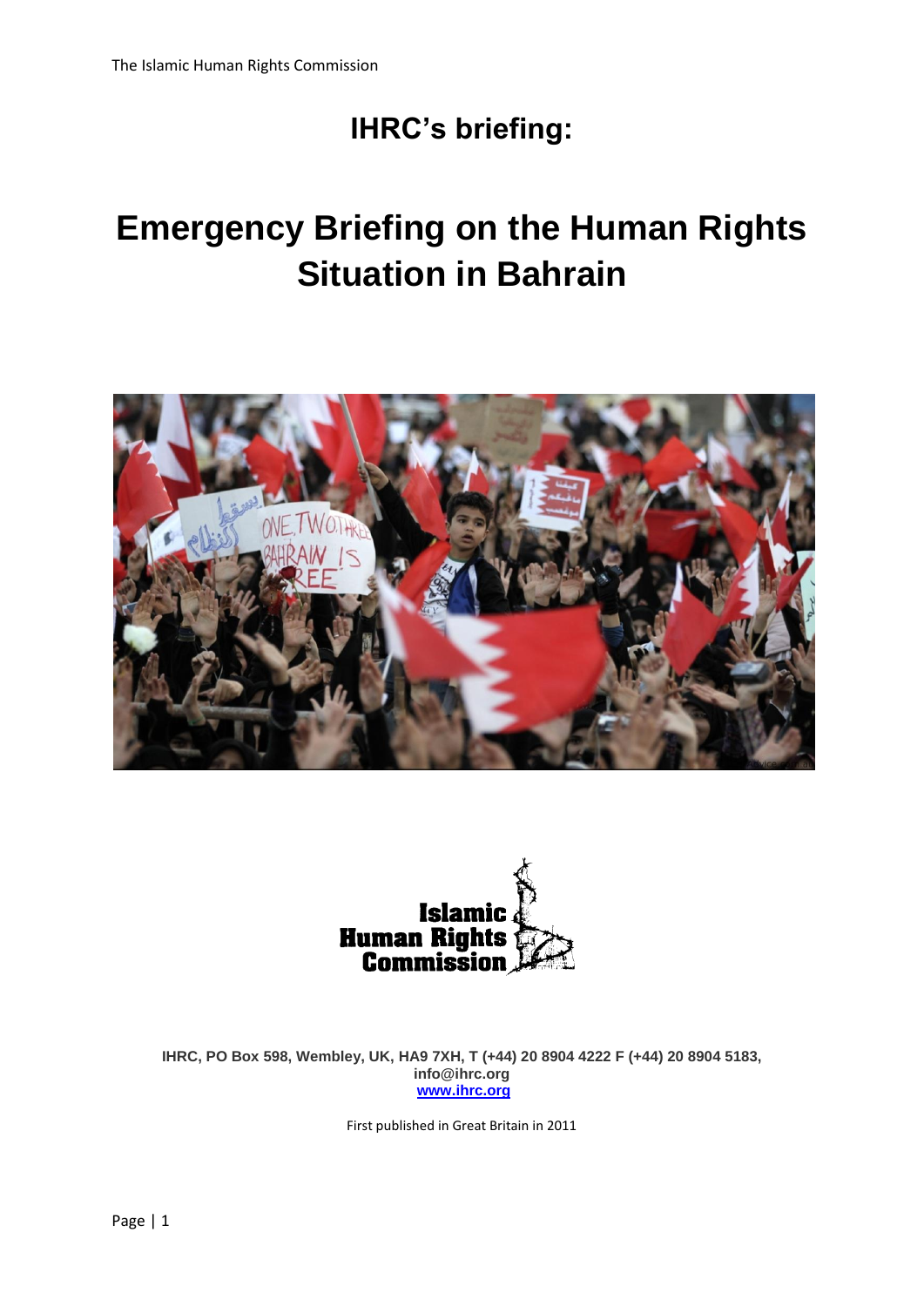#### Introduction

The Islamic Human Rights Commission (IHRC) is deeply distressed about the ongoing crisis in Bahrain, and concerned that coverage of the situation by the mainstream media is insufficient. Since  $14<sup>th</sup>$  February 2011, Bahrain has seen a political movement renew its demands for freedom, democracy, and the revival of communal partnership in the framework of the civil movements seeking justice that are currently sweeping Arab countries. This was followed by brutal suppression by the Bahraini regime and its security apparatus, as well as the invasion by Saudi-led military forces.

In this briefing, IHRC aims to highlight some of the many instances of government oppression and suppression of human rights that have occurred during this period, all of which have roots in an historic and institutionalised system of inequality and injustice.

#### Extra-Judicial Killings

At the time of writing, since  $14<sup>th</sup>$  February there have been at least 31 confirmed instances where Bahraini citizens have been killed illegally by government and Saudi-led forces. Many of those killed had been engaging in peaceful protest; others were merely going about their daily routine with no intention of protesting.

According to the Bahrain Centre for Human Rights, the youngest of these so far is Sayyed Ahmad Saeed Shams – a 15 year old boy who was shot in the eye with a rubber bullet by Bahraini security forces whilst playing football outside of his home in the village of Sa'ar. Speaking to IHRC, his father described how his son was pistol-whipped onto his neck, causing it to snap. He died wearing a Manchester United jersey – his favourite team. "I picked him up and I could hear him breathing in pain. He took his last breath and then he did not breathe again. He died in my arms".

A 71 year old, Isa Mohammed, died of asphyxiation in his home after police fired extensive tear gas in the village of Ma'ameer on 25<sup>th</sup> March. His family's pleas for emergency medical assistance was to no avail, as the Salmaniya hospital, which was at this point encircled by security forces, was not allowed to give assistance to the wounded and sick.

Bahia Abdelrasoul Al-Aradi, a 51 year old nurse, was shot in the head by a government sniper whilst speaking on the phone to her sister on  $25<sup>th</sup>$  March. Those that attempted to aid her from nearby houses were also shot at by the military vehicles parked on a highway near Al-Gadam roundabout.

Zakariya Rashid Hassan Al-Ashiri's death was announced by the Ministry of Interior on 9<sup>th</sup> April. His death occurred six days after being arrested on charges of "inciting hatred, disseminating false news, promoting sectarianism and calling for the regime's overthrow" on online forums. He moderated a now closed online forum where updates about the protest were posted. Clear evidence of torture marked his shoulder and wrists.

These are just a few examples of the blatant disregard for human life exhibited by the Bahraini regime's security forces, and the lengths that it has proved it is willing to go to in order to both suppress dissent, and exercise an extreme use of force indiscriminately over its citizens; politically active or not.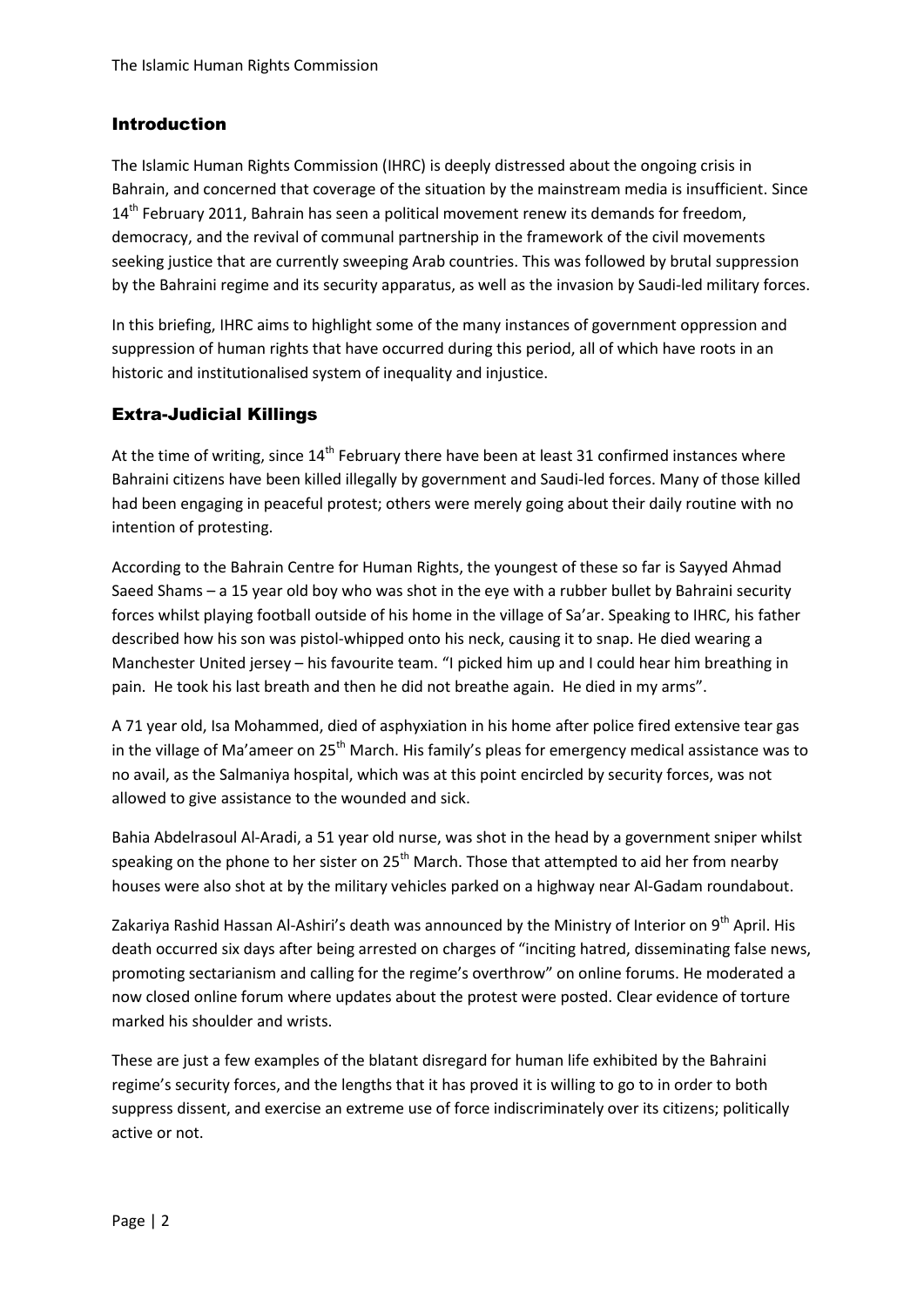#### Mass Arrests and Disappearances

The Bahraini regime has engaged in a campaign of mass arrests in the midst of its crisis of legitimacy. Over 900 men, women and children have since the uprising began been forced to languish in prisons and jail cells, most held without charge or being told of a reason.

Many of the families of those arrested are denied contact with their relatives, and detainees are routinely refused legal representation. It is not uncommon for the family and friends of those concerned to have no knowledge of the circumstances of their arrest, or where they are being held. Perhaps even more worrying is the fate of over 54 men and women that have simply disappeared since the uprising began.

Many of the detainees or missing persons were arrested from the Salmaniya hospital after being wounded during protests, and before even being treated.

The youngest of those arrested is Ahmed Ali Thamer Abbas Yahya; a 12 year old boy abducted by Bahrain Defence Forces (BDF) whose fate and whereabouts are unknown.

#### **Torture**

Torture remains institutionalised within the Bahraini judicial and penal systems (see IHRC report 'Broken Promises: Human Rights, Constitutionalism and Socio-economic Exclusion in Bahrain' by Omar F. Ahmed), and this has been especially evident in the past few months.

The Ministry of Interior has claimed that Ali Issa Saqer, 31, died after being restrained by guards for "causing chaos". Photos taken before his burial clearly show purple lashing marks, and bruises covering his entire back. According to Human Rights Watch, he also showed signs that his ankles and wrists had been burnt.

Mohammad al-Maskati, head of the Bahraini Youth Society on Human Rights, has also claimed that sexual violence and the threat of sexual violence have been employed by policemen and security forces in order to intimidate and punish political opposition.

#### Interference by Saudi-led Forces

In blatant disregard for international law and conventions, a coalition of military forces led by Saudi Arabia on  $14<sup>th</sup>$  March entered the country at the behest of the Bahraini royal family. They have aided the regime's security forces in suppressing demonstrations and brutalising protesters with tear-gas, batons and even live rounds. They have also purposefully attacked and demolished mosques and religious centres associated with the Shia population in order to initiate a sectarian conflict between Bahraini nationals, which has failed spectacularly.

#### Purging of the Political Opposition

Ebrahim Sharif, Secretary General of the National Democratic Action Society (Waad), a political opposition association in Bahrain, was arrested at his house in Manama on  $17<sup>th</sup>$  March. Since that day his family has not been allowed to visit him and he is believed to be held in military custody.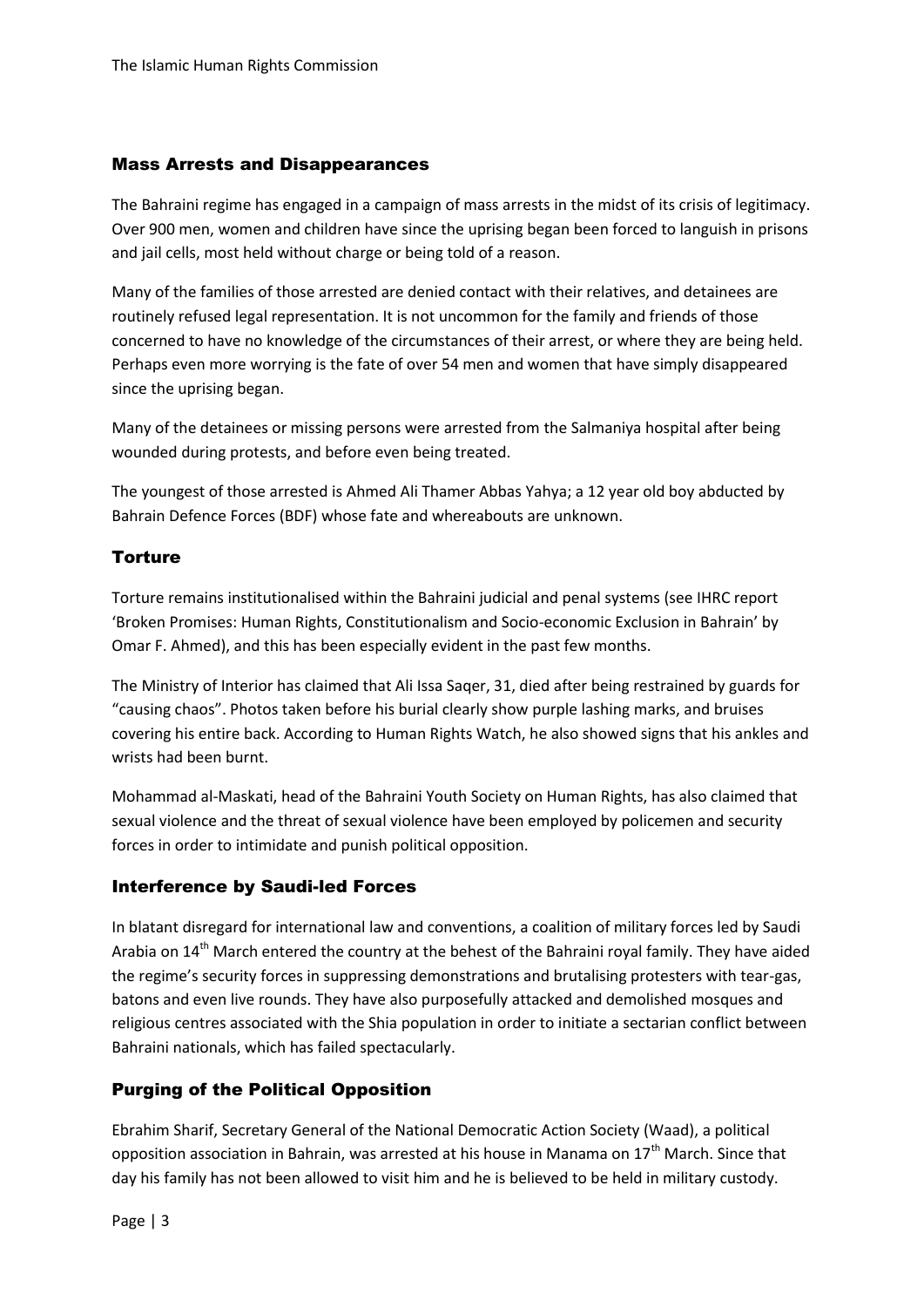IHRC and Amnesty International have received reports that he may have been subjected to torture or other ill-treatment after his arrest.

Secretary General of the Haq Movement, Hassan Mushaima, returned from exile in London to Manama, Bahrain on 26<sup>th</sup> February. Since then he has been arrested without charge frequently in order to limit his capacity to be involved in the protest movement.

Dr. Abduljalil Al Singace, a prominent member of the Haq Movement and director of its Human Rights Bureau, was arrested and severely tortured for merely relaying the current situation in Bahrain to IHRC in early March. He has been stripped of his professorship at the University of Bahrain, and has been denied his freedom of movement by being declared not allowed to leave the country.

#### Suppression of Intellectuals and Students

Academics, scholars and students have also found themselves subjected to the regime's wrath.

Ayat Al-Qormezi, a 20 years old poet and student at the Faculty of Teachers, was arrested on  $30<sup>th</sup>$ March. She was imprisoned for reciting a poem in Pearl Square which was critical of government policy, on 23<sup>rd</sup> February. Al-Qormezi had been subjected to harassments, defamation, intimidation and threats of rape and murder by police and gangs loyal to the regime.

Dr. Masaud Jahromi, Chair of the engineering department at the Ahlia University in Bahrain, was dragged from his bed by Bahraini Security Forces on 14th April at 2:30am. He is an alumnus of the University of Manchester and the University of Kent, having gained his MSc and PhD from these institutions respectively. He has not been heard from since he was taken away in the early hours of that morning by his students, colleagues or family; all of whom have been campaigning for his release.

In April, 7 Bahraini trainee airline pilots taking lessons at the Oxford Aviation Academy in London, UK, were suspended from their training after having their lessons cancelled by the Bahraini regime for having attended a peaceful protest against the Bahraini government in London.

#### Attempts to Marginalise the Movement as Sectarian

Pundits, journalists and politicians in the West and Gulf region have made a conscious effort to differentiate the Bahraini struggle for freedom from oppression from its Arab counterparts in Libya, Yemen, Egypt and elsewhere. These efforts have been welcomed wholeheartedly by the Bahraini authorities, who have justified suppression of all opposition towards their authoritarian regime as a product of sectarianism.

The Western media have reproduced the logic driving the Bahraini regime's suppression – that those demonstrating do so out of a hatred for Sunnis; disrupting what is an equal, fair and just society.

The ease with which the dictators of Bahrain and Saudi Arabia have influenced Western politicians and 'respectable' media outlets to imagine that they possess a right to openly commit atrocities under the pretence of sectarianism is shocking.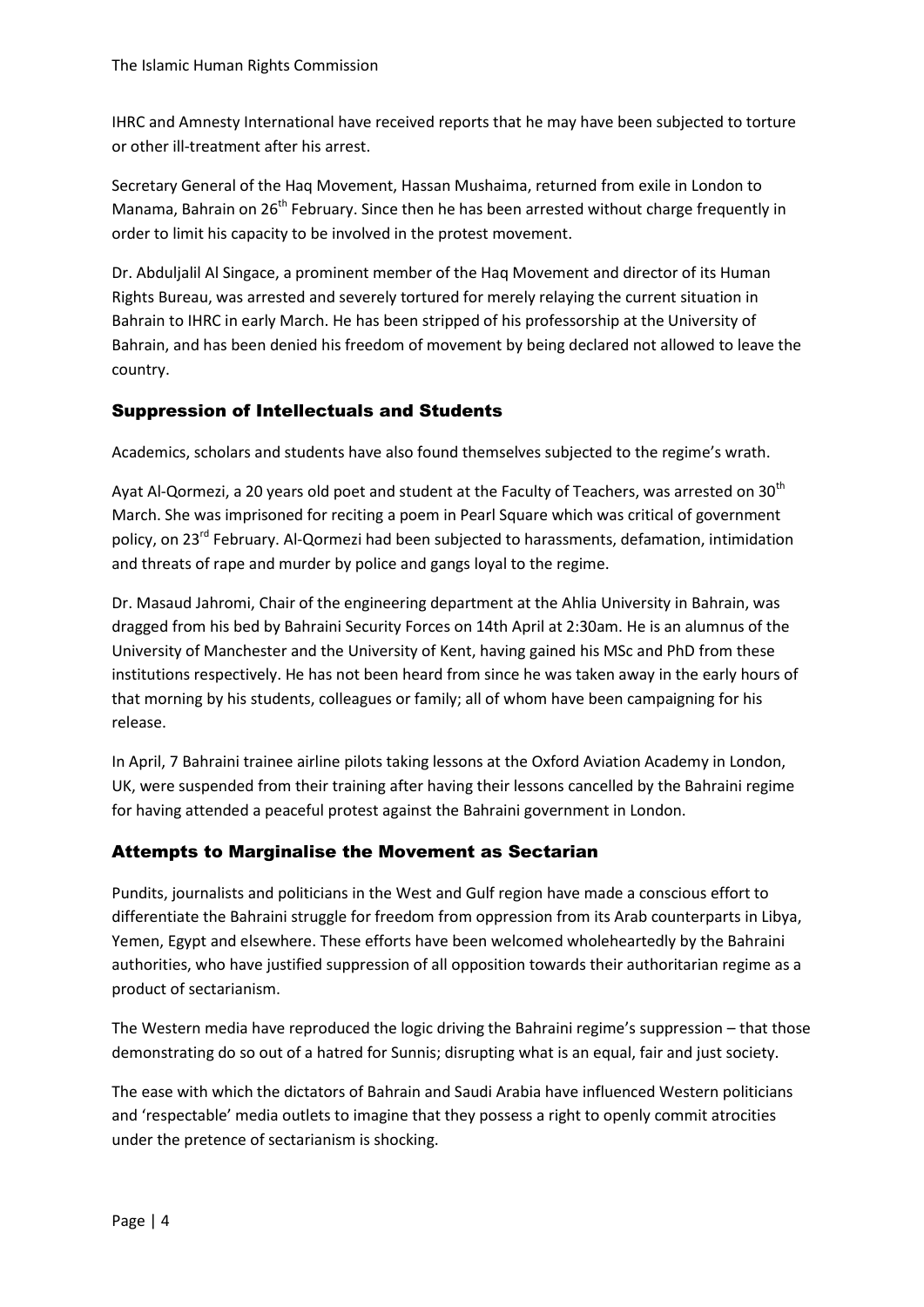The case of Mohamed Al-Buflasa confirms that the Bahraini government is falsely attributing a sectarian nature to the revolution taking place in Bahrain. A 36 year old poet, writer and former independent candidate for the Parliamentary elections, Mohamed was the first Bahraini to go missing after the events of 15th February, having given a speech calling for political activism at Pearl Square. He is also a Sunni. He was arrested by the military, and sentenced to two months by a military court.

The slogan "neither Shia, nor Sunni, we are all Bahraini" that is emanating from the streets of Bahrain is a testimony to the non-sectarian nature of the Bahraini revolution. This is the narrative that the Bahraini government wishes to crush.

## Targeting of Human Rights Activists

The Bahraini regime has threatened influential political and legal activists in the country that have been brave enough to speak out against government suppression, and who have urged the Bahraini government to end its campaign of violence and meet the legitimate demands of its society.

The measures used by the regime to persecute the country's human rights activists includes raiding their houses; seizing private documents and possessions; forcing them into hiding; limiting their capacity to speak with news outlets and the public; publicising their personal details in order to encourage reprisals; and their arrest and torture.

Nabeel Rajab, President of the Bahrain Centre for Human Rights and vice Secretary General of the International Federation for Human Rights (FIDH), has endured enormous pressure by the regime since the protests began. He has been banned from travelling to Geneva to attend a human rights conference, and has been prevented from communicating with the media. He now has his messages smuggled out of the country.

Suhail Mahdi Saleh Alshehabi, member of the Committee for the Unemployed, was detained from August 2010 until February 2011, and was subjected to torture. On  $3^{rd}$  April, at 1:30 am, the front door to his house was broken down, and his home was stormed. His two brothers were severely beaten, and security forces threatened to rape their wives if they did not reveal the hiding place of their brother Suhail. This traumatic event took place in the presence of his elderly father and sick mother.

### Seizure of Salmaniya Hospital, and Persecution of Medical Professionals

On Wednesday 16<sup>th</sup> March, security forces seized the Salmaniya Hospital in Manama; beating doctors and other members of staff, and preventing the treatment of demonstrators. They proceeded to deny relatives of the victims, members of staff, medics and ambulances from entering or leaving the hospital, having encircled the hospital with tanks and troops.

Since then, doctors, nurses and other medical personnel have found themselves subject to intimidation and reprisals by security forces and the Bahraini regime for treating the sick and wounded. According to the Bahraini Centre for Human Rights, 47 doctors, nurses and paramedics have been detained by the government, and are understood to be held at a military base in connection with treating anti-government protesters.